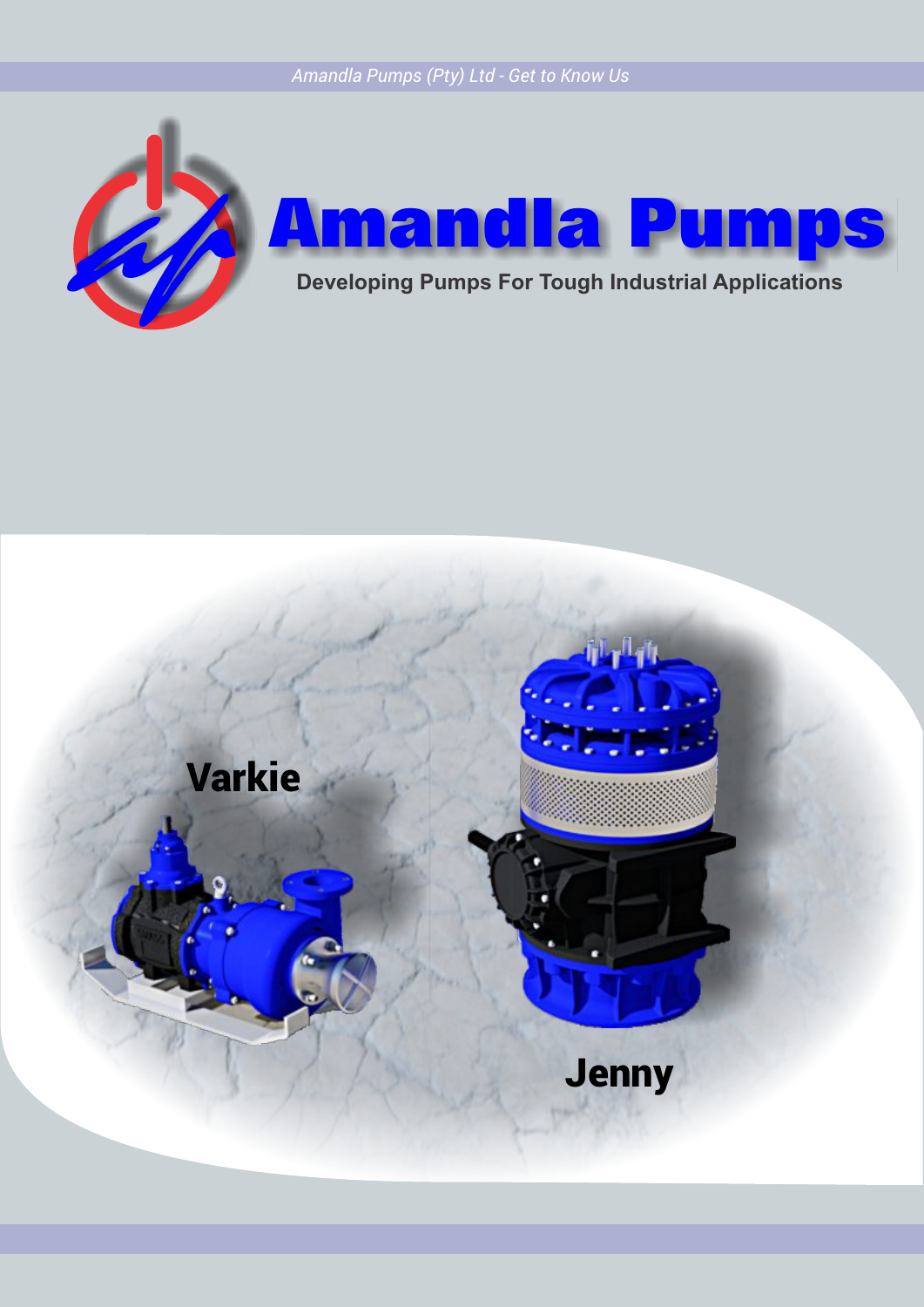# Varkie - SVA + S-Series

Varkie is an Amandla Pumps registered trade name with the registered trade mark for the SVA and S series of pumps. These versatile dewatering, sludge and slurry pumps have a solid handling capability from 35mm on the SVA-40 to 110mm on the SVA-220 handling up to an SG of 1.3.

The Varkie S-Series is the model that will supersede the current models of the SVA series. Nothing much will change in the basic operation of the pump.

The reason for the redesign is in keeping with Amandla Pumps policy of continually improving through research and development, resulting in redesign to produce an aesthetically a better looking product, more efficient performance, lower weight and having greater longevity of service.

When the level, of the product being pumped, drops below the top of the pump inlet, the pump looses its prime and stops pumping, makes a snorting sound similar to that of a wild pig, thus getting the name of Varkie which is an Afrikaans word meaning Little Pig.

# Table of Contents

| Varkie SVA and S Series 2  |
|----------------------------|
|                            |
|                            |
|                            |
| Geographical Position 3    |
|                            |
|                            |
| Quality Assurance 4        |
| Research and Development 4 |
|                            |
|                            |
|                            |
|                            |
|                            |
|                            |
| Our Products Continue 7    |
|                            |
|                            |

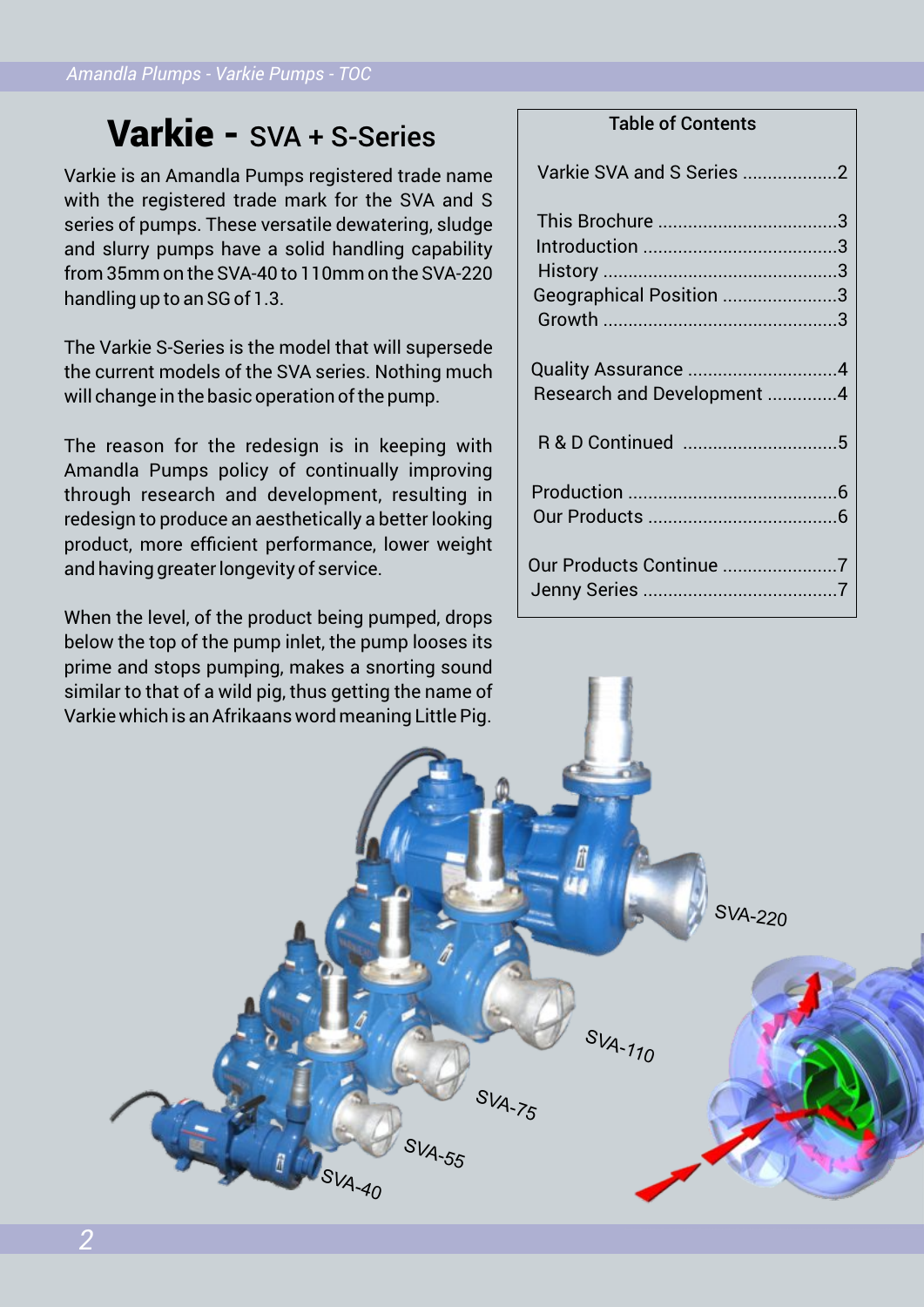**This Brochure** is designed to inform readers of who the company Amandla Pumps is our values, standards and ethics as a singularity.

# Introduction

Amandla Pumps is a company driven by passionate people who have a love for the design and manufacture of pumps and submersible pumps.

The secret to our success is from the vision and commitment of our staff to keep up with the latest technologies, setting high standards and ensuring a good service to the end users.

With over 100 cumulative years in industrial pump industry we started Amandla Pumps 2002 with the primary goal of designing and manufacturing industrial submersible pumps for use in heavy industries of all types, which would be totally sourced and manufactured in South Africa for local and global use. Emphasis of the business was also to ensure good product backup by making sure spares were readily available for the aftermarket.

### **History**

Since 2002 from humble beginnings our manufacturing plant has grown steadily, today it boasts on having a well-established research, development and design department headed by our Technical Director and resident engineer as well as a well-equipped manufacturing floor.

Combining this with our Quality Assurance section housed in the same plant brings about the desired in-house services to achieve our primary goal.

# Geographical Position

Our home base in Sebenza, Edenvale ideally positions our company to service local industries using our products. This base of operation is also well positioned in close proximity to the largest international airport in South Africa, facilitating dispatch of spare parts and completed units globally.

# Growth

Over the past 14 years of operation using artisans and local people that build our colourful South African Nation, bringing with them their know how, we have achieved a range of products that match world standards and that we are proud to call ours. We are now 6 times the size of our inception, making our average growth in excess of 30% per annum.

Proudly South African People of Amandla Pumps from various ethnic groups, with common enduring values, work together to build a quality product, a great company, a better life for themselves and of the generations that will follow in their footsteps.



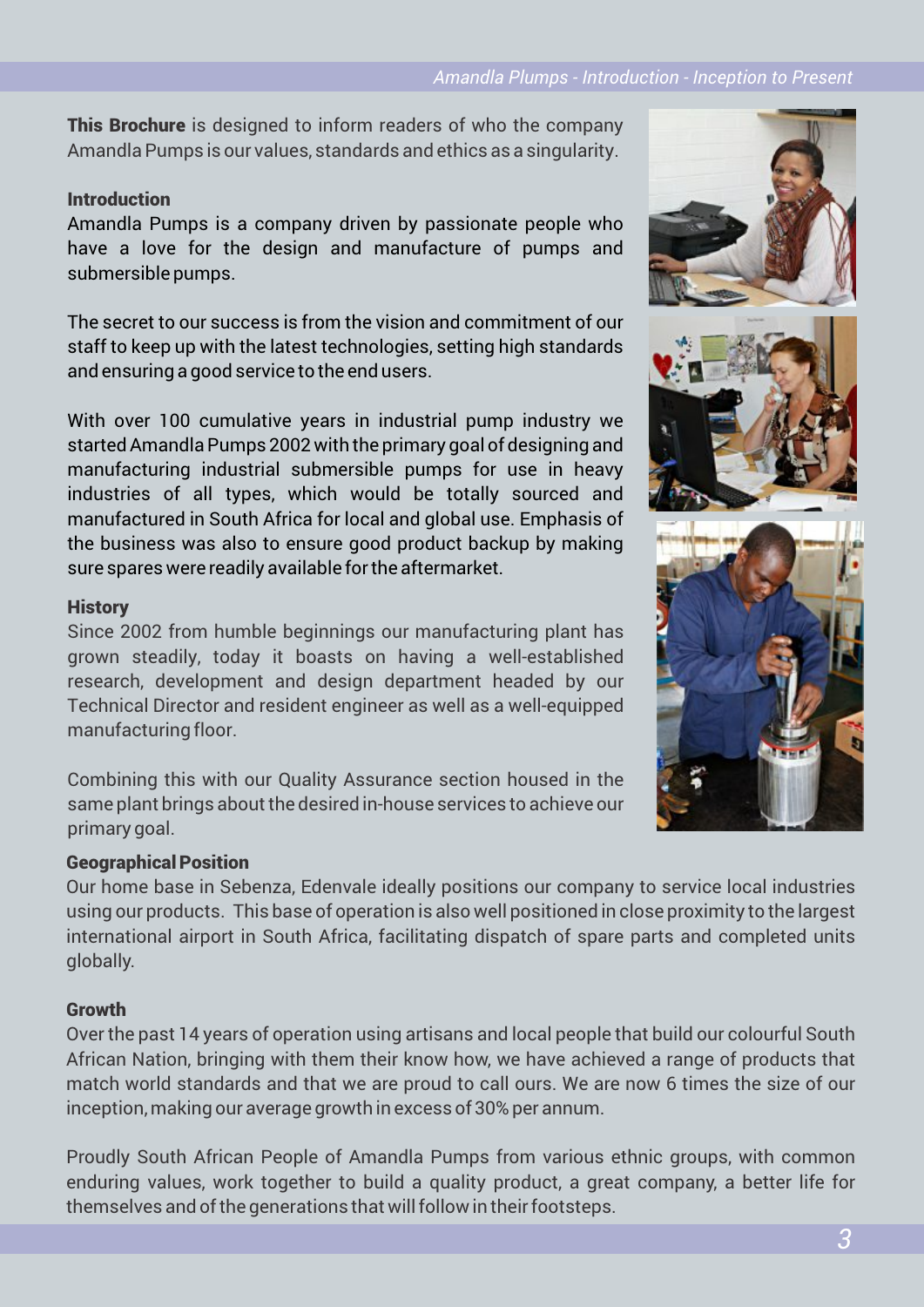#### *Amandla Plumps - Research and Development*







**Quality Assurance - ISO 9001**

Amandla Pumps conforms with and uses an ISO 9001 Quality Management System.

The Varkie SVA and Jenny series are available in flameproof construction in accordance with SANS 60079-1and standard builds









*4*

#### **Research and Development**

Research and development is driven through continual data gathering, which forms the core inspiration for research and development of existing and new models of pumps.This helps us to dynamically meet client needs by reducing weight, improving efficiency of the pumps and reducing machining time of parts manufactured at our manufacturing plant.

We make use of leading edge technology for the casting process using wax casting process to achieve accuracy in pump impellers, carefully monitor the resulting castings to ensure a good quality product at all times.

At the end of the machining process, pump and electrical motor housing are examined and measured ensuring they conform to drawing and material specifications.



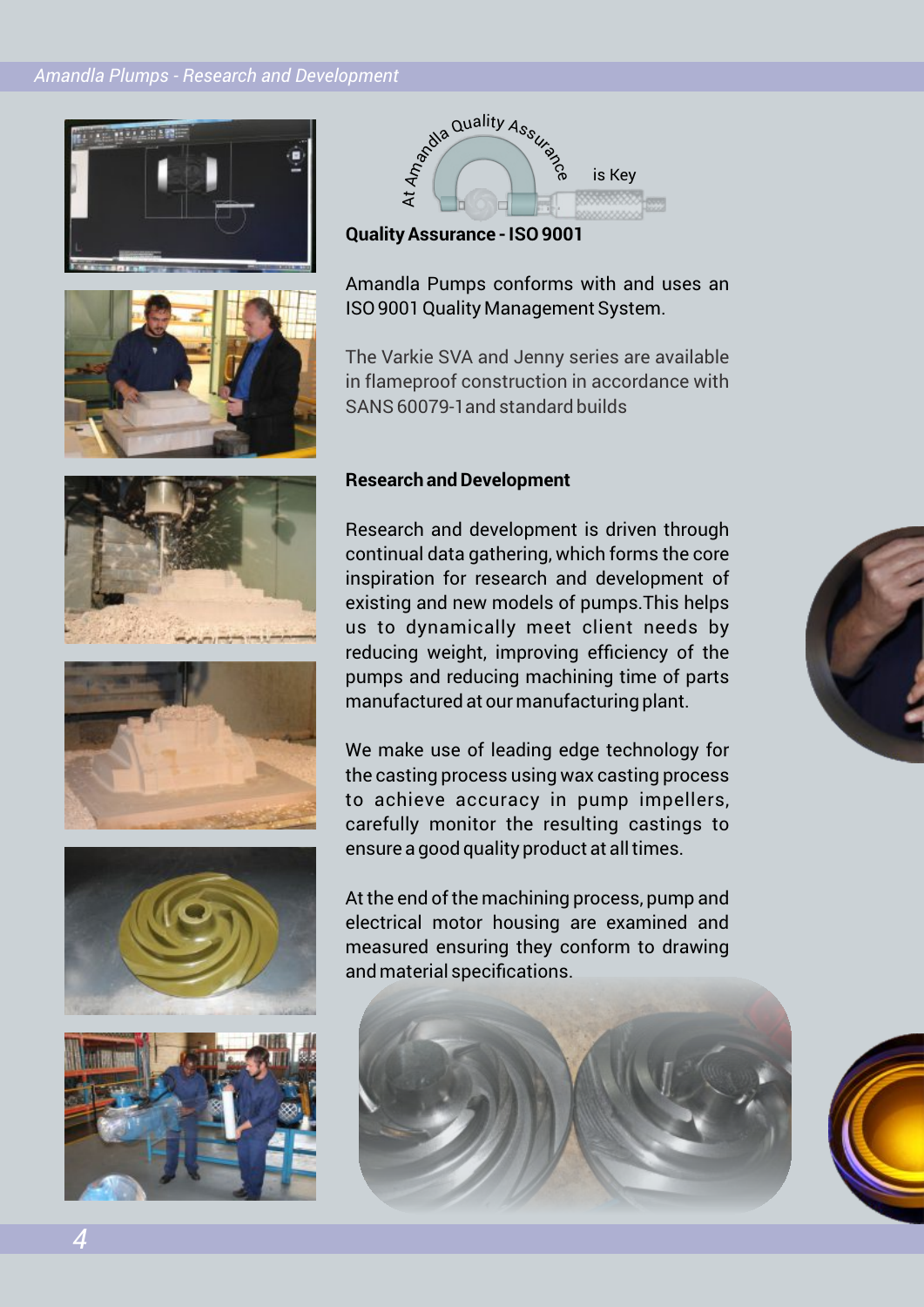At the end of the machining process, pump and electrical motor housings are examined and measured ensuring they conform to drawing and material specifications. The units are then pressure tested to ensure no leaking and to ensure good mechanical strength of the castings.

All flameproof models are dimensioned and built to conform to SANS 60079-1 and the standard as defined when the unit was originally tested for flameproof approval.

On completion of the assembly process our pumps are tested to ensure that they conform to published data for the specific model as per ISO 9906:2012.

All mechanical seals used in the build of a pump are tested and if needed lapped to ensure a good seal during the pumps expected life span.

All units pass through final inspection, ensuring that when the pumps are dispatched they conform to the correct standards as per customer requirements.

We do 100% testing which gives us the confidence that when the final packaging for put to work.



Trnslating industry needs to workable solutions





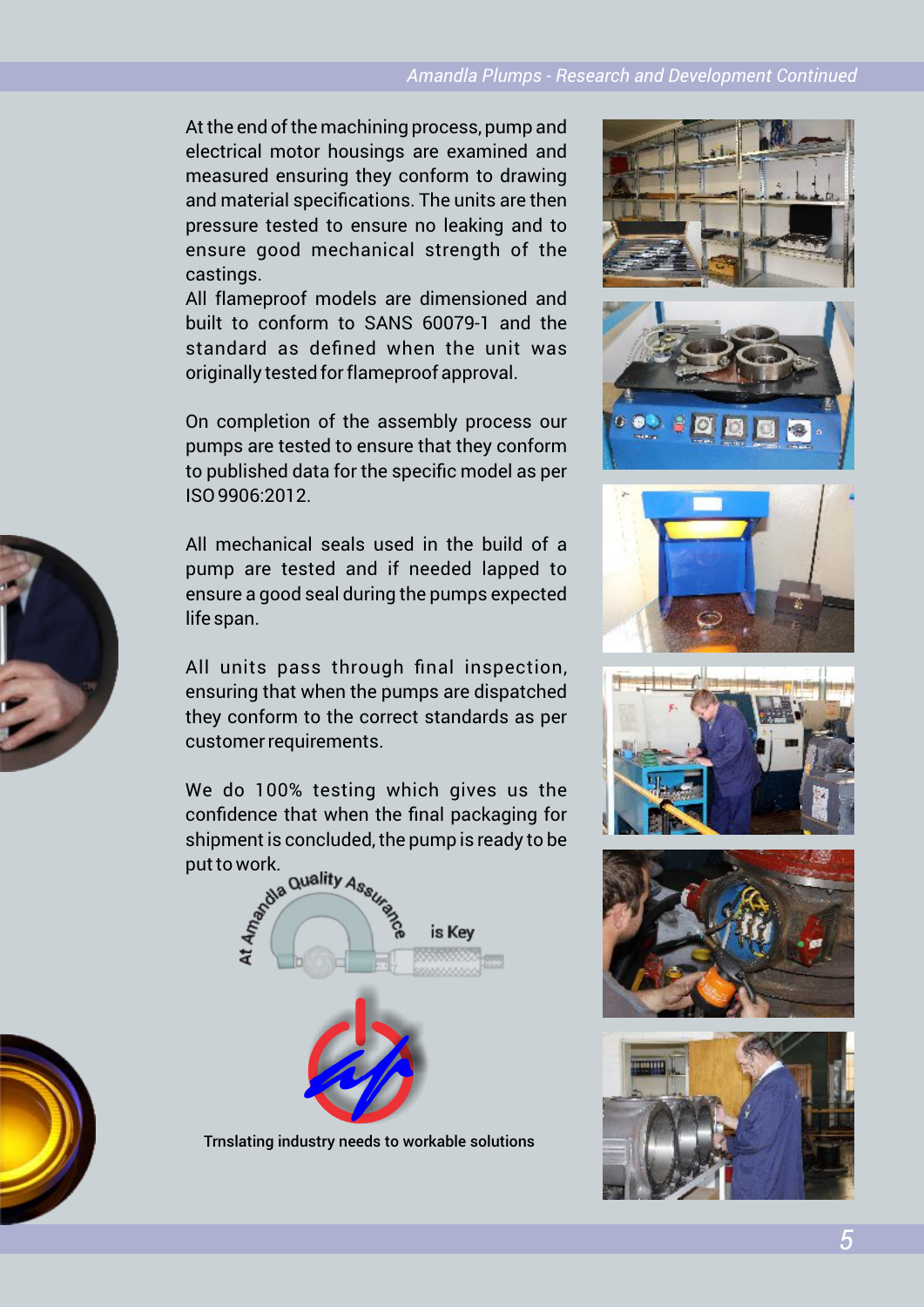

#### Production



The pumps we manufacture today get their first breath of life on state of the art CAD systems, thereafter following a carefully planned and monitored manufacturing and testing process, that concludes in the realisation of a dream, pump ranges that exceed our initial expectations, placing Amandla Pumps as a well-respected pump manufacturer.

#### Our Products

Amandla Pumps has a Limited but good selected range of submersible pumps, entirely manufactured in South Africa, specifically designed to meet difficult pumping solutions, offering relief to challenges in the Mining, Sewage, Power Generation, and

Manufacturing is concluded on modern CNC machinery, assembled by trained and experienced people.

Rounding off our range of pumps is a well-stocked parts store, offering interchangeability of spare parts guaranteed by components that are manufactured to well-controlled specifications. This ensures good backup and aftermarket service.

We manufacture three pump types:

- Varkie SVA and S Series 10 models horizontal submersible configuration - dewatering, solids
- Jenny Series 8 models vertical submersible configuration dewatering - clean and dirty water
- Tolley 1 models vertical surface slurry solids handling